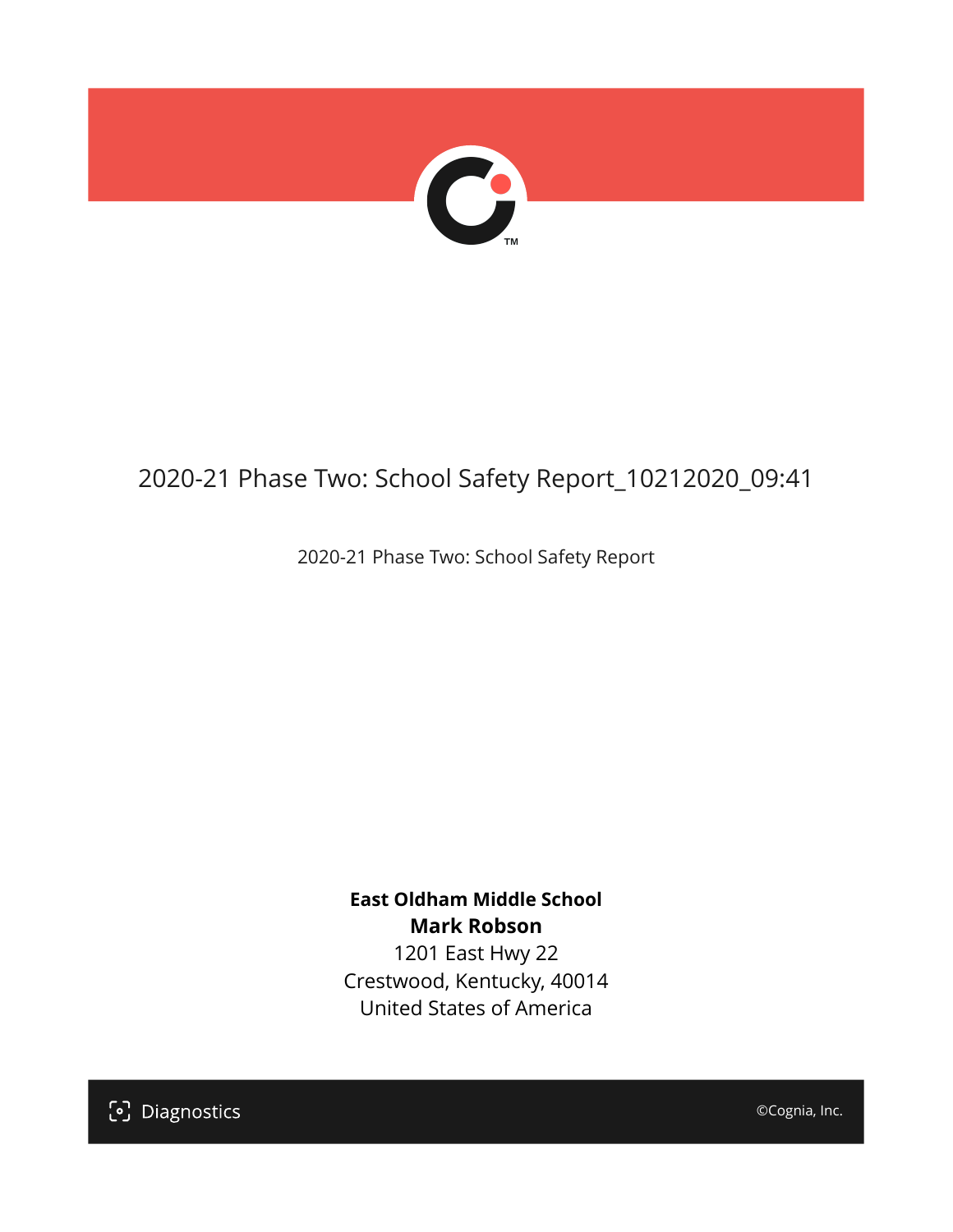### **Table of Contents**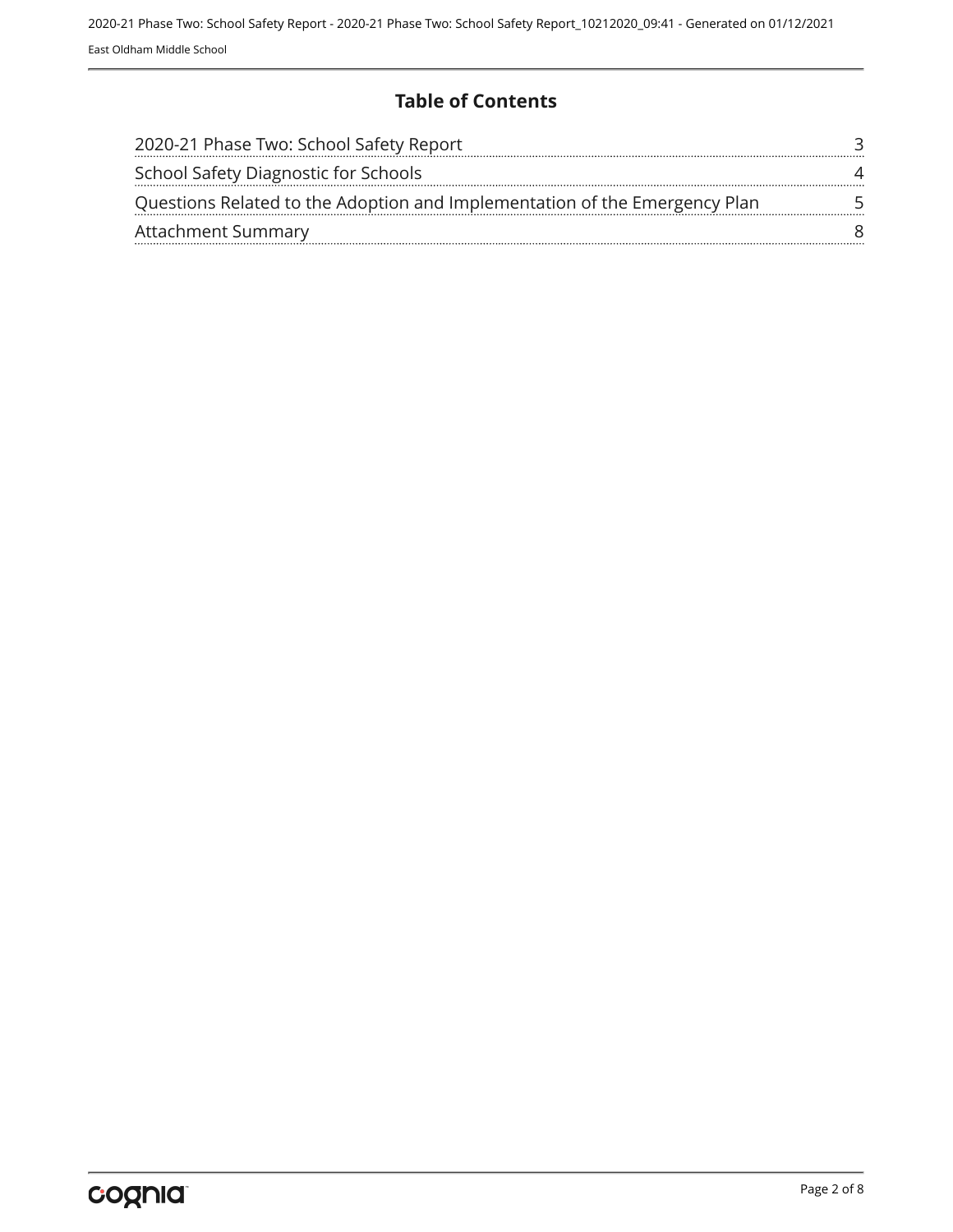# <span id="page-2-0"></span>**2020-21 Phase Two: School Safety Report**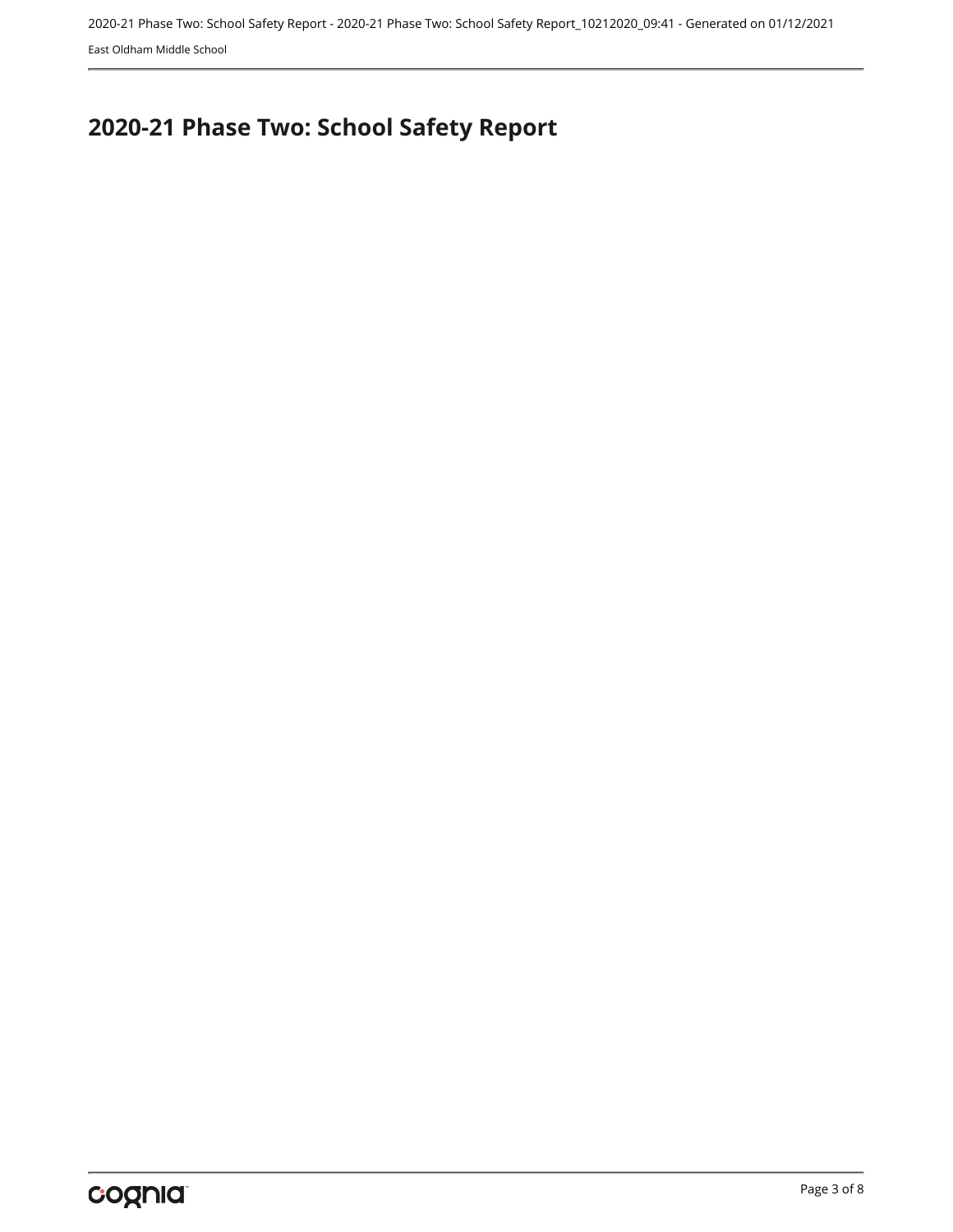## <span id="page-3-0"></span>**School Safety Diagnostic for Schools**

Pursuant to KRS 158.162, the local board of education shall require the school council or, if none exists, the principal in each school to adopt an emergency plan that must be utilized in case of fire, severe weather, earthquake, or a building lockdown and that: establishes evacuation routes; identifies the best available severe weather zones; develops earthquake protocols for students; and, develops and adheres to practices controlling access to the school building. The emergency plan shall be annually reviewed by the council, principal, and first responders and revised as needed.

In addition to the emergency plan requirements in KRS 158.162, KRS 158.164 requires the local board of education to direct the school council or, if none exists, the principal in each school to establish procedures to perform a building lockdown and to invite local law enforcement to assist in establishing lockdown procedures.

KRS 158.162 also requires the emergency plan be discussed with all school staff prior to the first instructional day of the school year and provided, along with a diagram of the facility, to appropriate first responders. Further, the principal in each school shall conduct, at a minimum, the following emergency response drills within the first 30 instructional days of the school year and again during the month of January: one severe weather drill, one earthquake drill, and one lockdown drill. In addition, required fire drills shall be conducted according to administrative regulations promulgated by the Department of Housing, Buildings and Construction.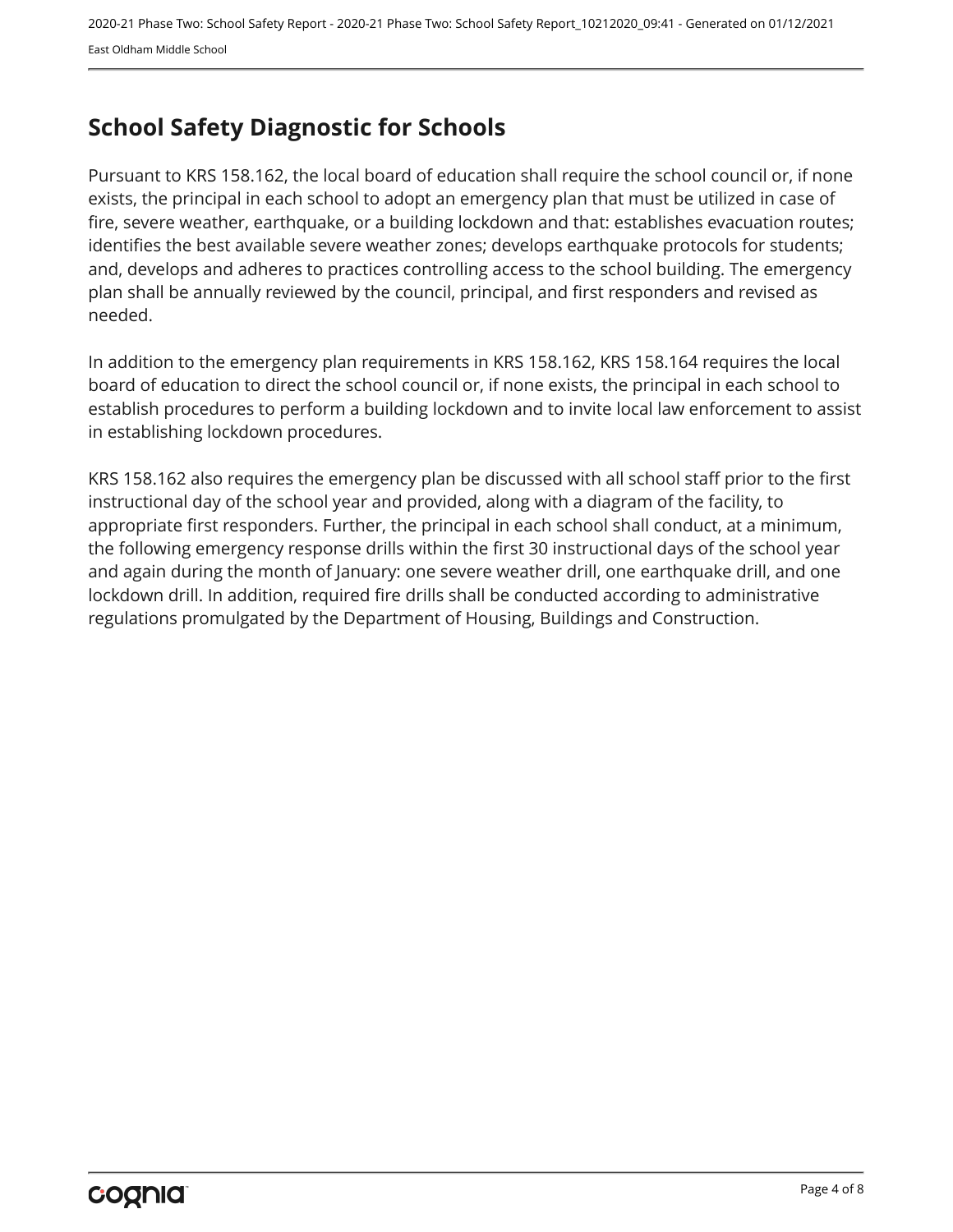## <span id="page-4-0"></span>**Questions Related to the Adoption and Implementation of the Emergency Plan**

1. Has the school council or, where applicable, principal adopted an emergency plan in accordance with local board policy and in compliance with the specifications in KRS 158.162(3)?

*If the answer is "no", please explain in the comment box. Please note that Senate Bill 1 (2019) amended KRS 158.162(3)(d) to require, for example, classroom doors remain closed and locked during instructional time as well as classroom doors with windows be equipped with material to quickly cover the window during a building lockdown. Schools are encouraged to comply with these changes as soon as practicable but, if needed, have until July 1, 2022 to fully implement. Accordingly, failure to comply with KRS 158.162(3)(d), as amended, should not be reported herein until the 2022-2023 school year and beyond.*

Yes - 8/17/20

#### **ATTACHMENTS**

#### **Attachment Name**

 $\blacksquare$  EMP

2. Has the school provided local first responders with a copy of the school's emergency plan along with a diagram of the school as required by KRS 158.162(2)(b)?

*If the answer is "no", please explain in the comment box.*

Yes

3. Has the school posted primary and secondary evacuation routes in each room by any doorway used for evacuation as required by KRS 158.162(3)(a)?

*If the answer is "no", please explain in the comment box.*

Yes

4. Has the school posted the location of severe weather safe zones in each room as required by KRS 158.162(3)(b)?

*If the answer is "no", please explain in the comment box.*

cognia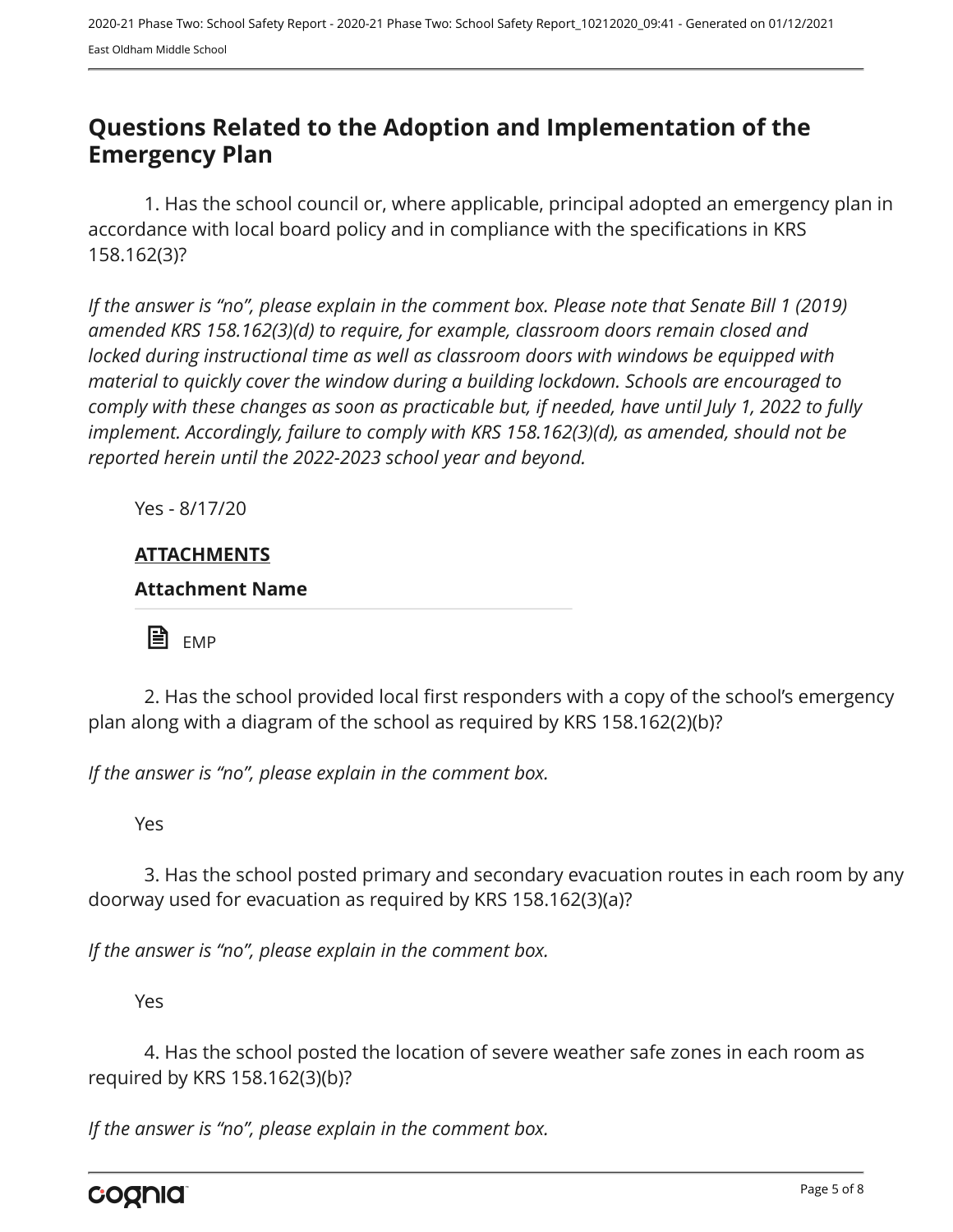Yes

5. Was the school's emergency plan reviewed following the end of the prior school year by the school council, principal, and first responders and revised as needed as required by KRS 158.162(2)(c)?

*Please provide the most recent date of review/revision of the school's emergency plan in the district in the comment box. If the answer is "no", please explain in the comment box.* 

Yes - 8/17/20

6. Did the principal discuss the emergency plan with **all** school staff prior to the first instructional day of the current school year and appropriately document the time and date of such discussion as required by KRS 158.162(2)(d)?

*Please provide the date the school completed this discussion in the comment box. If the answer is "no", please explain in the comment box.*

Yes - 8/20/20

7. During the first 30 instructional days of the current school year, did the principal conduct at least one severe weather drill, one earthquake drill, and one lockdown drill as required by KRS 158.162(5)?

*If the answer is "no", please explain in the comment box.*

Yes - once we were in person. See EMP attached

8. During the month of January during the prior school year, did the principal conduct at least one severe weather drill, one earthquake drill, and one lockdown drill as required by KRS 158.162(5)?

*If the answer is "no", please explain in the comment box.*

Yes - Yes - See EPM 19/20 attached

9. Over the immediately preceding twelve months, did each school within the district conduct fire drills in accordance with administrative regulations promulgated by the Department of Housing, Buildings and Construction as required by KRS 158.162(5)?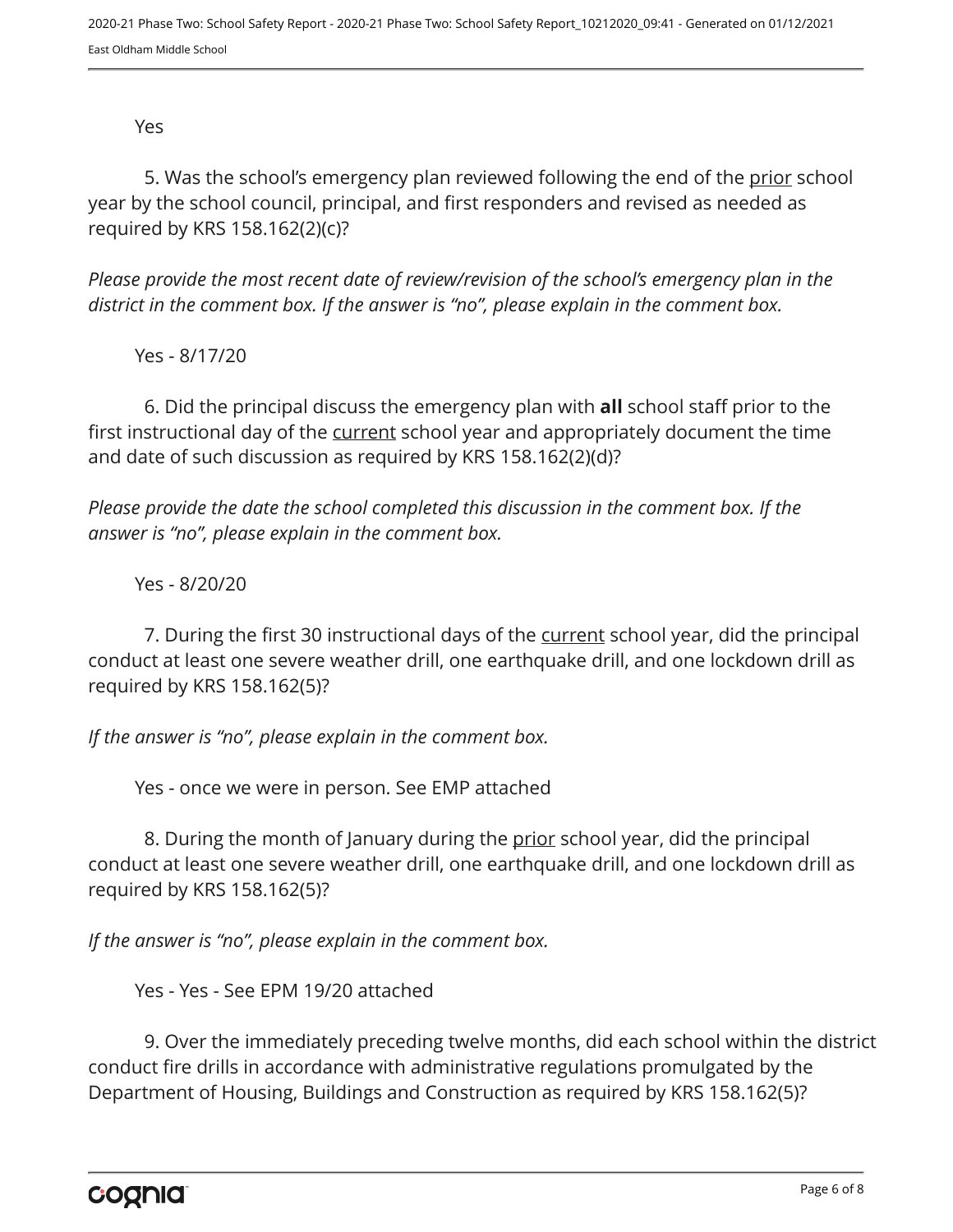*If all schools in the district did NOT meet the requirement, respond "no" and please explain further in the comment box.* 

N/A